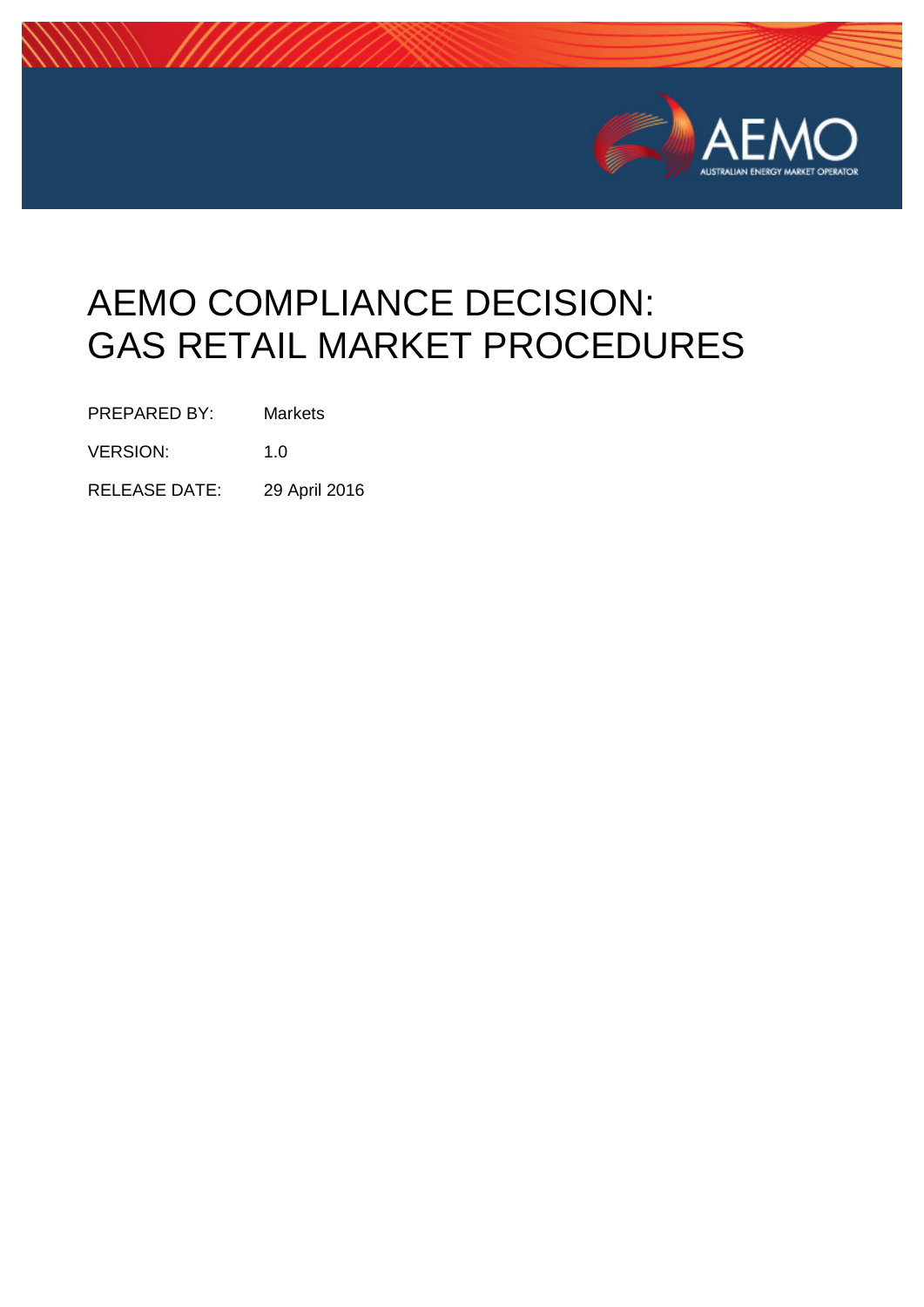

# **Introduction**

# Role of AEMO

Section 91MB(3) of the National Gas Law requires that, if AEMO has reasonable grounds to suspect a breach of the Retail Market Procedures, it must, after making such inquiries and investigations as it considers appropriate, make a decision as to whether the breach is a material breach. AEMO must publish that decision and its reasons.

# Summary

On 6 April 2016, the Short Term Trading Market (STTM) distribution system allocations (DSA) for the QLD Gas Retail Market was not determined in a timely manner due to the STTM multi distribution system capacity, contracts and trading rights for GoEnergy Pty Ltd (GoEnergy) were incorrectly end-dated following its suspension from STTM. The issue was resolved and the process of determining the STTM DSA completed successfully for gas day 05 April 2016 on 07 April 2016 at 12.37pm. This has caused a non-compliance with the QLD Retail Market Procedures (Procedures) relating to the timely determination of STTM DSA.

In accordance with section 91MB(3) of the National Gas Law, AEMO has investigated the matter and reached a decision that the breach is not material, as the incident has not affected any other market participants, the market as a whole, or end use customers.

This decision is published in accordance with section 91MB(8)(a) of the National Gas Law.

# **Circumstances of Apparent Breach**

# **Background**

STTM DSA is not determined in a timely manner may result in not using the most recent actual data for the calculations of the STTM daily prudential run. Where data is missing at the time of running daily prudential tasks AEMO will use default allocations or the position from the previous day. In cases where a participant is close to its trading limit, this may result in issuing warning notices and/or margin calls based on estimated data rather than actual data.

The STTM system used default allocations for calculating the daily prudential settlement amounts for gas day 05 April 2016 for the Brisbane Hub. The Prudentials team checked the daily prudential settlement amounts and confirmed that there were no issues. AEMO has reviewed the matter and taken necessary actions to prevent future occurrence of these issues.

#### Clause 6.10.2

Clause 6.10.2 of the Procedures states:

- **6.10.2 Determination of STTM distribution system allocations**
	- **(a) By no later than 4.5 hours after the beginning of each** *gas day***,** *AEMO* **must determine the** *STTM distribution system allocations* **for each** *User* **for each** *STTM withdrawal zone* **and** *distribution region* **for the previous** *gas day***.**
	- **(b) By no later than 5.00pm on each settlement business day,** *AEMO* **must determine updated** *STTM distribution system allocations* **for each** *User* **for each** *STTM withdrawal zone* **and** *distribution region* **for each** *gas day* **up to the previous**

AEMO believes a breach of clause 6.10.2(a) and 6.10.2(b) of the Procedures occurred on 6 April 2016.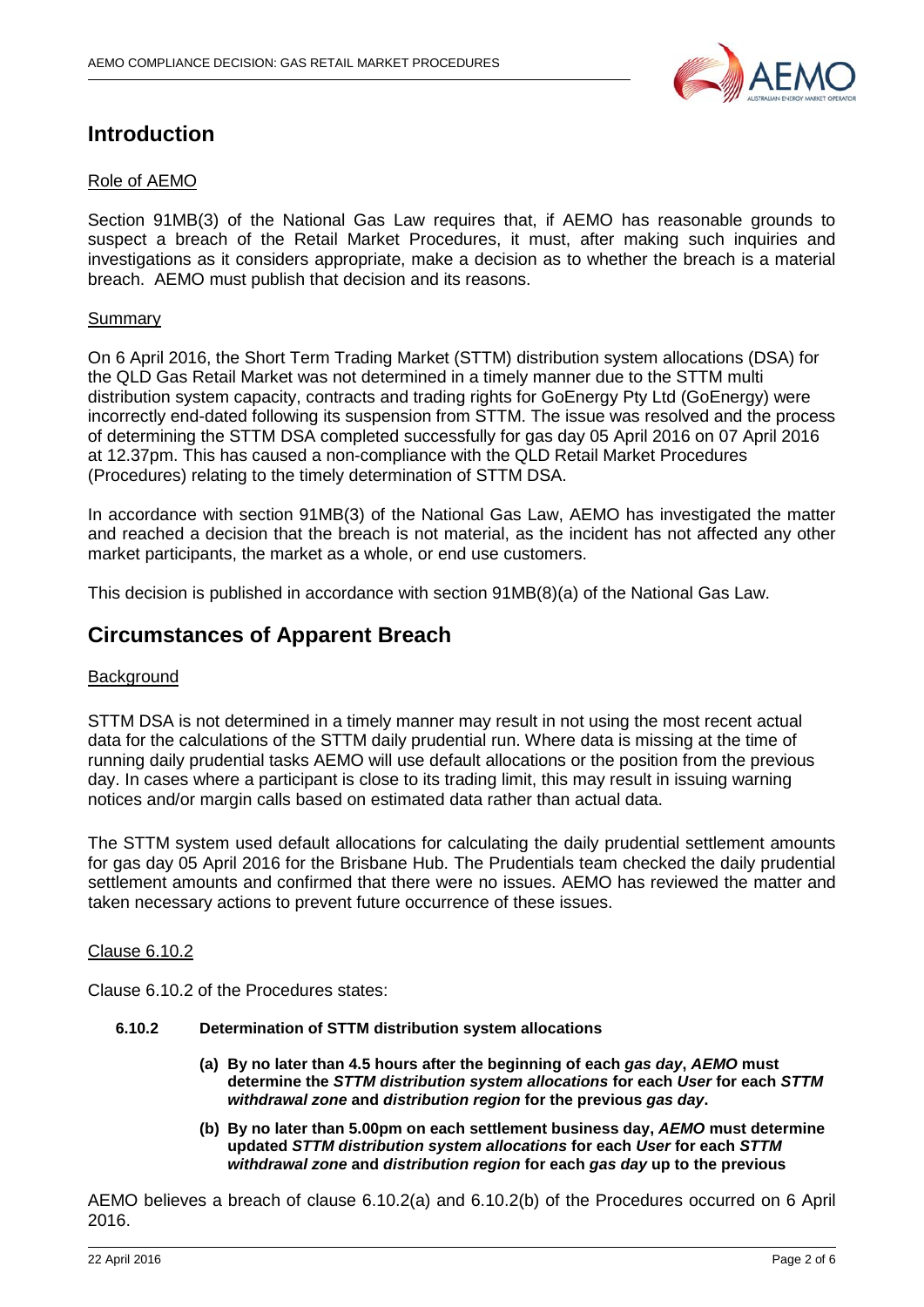

# **AEMO Decision: Apparent Breach is Not Material**

AEMO is required to assess the materiality of breaches of the Procedures and if it determines that the breach is material may direct a person suspected of a breach to take remedial action. AEMO is not required to undertake this assessment for breaches of the NGL and NGR.

## **Materiality**

Criterion 1: Financial impact

There is no financial impact on any market participant because of the breach.

Criterion 2 and 3: System and operational impact

There is no system and operational impact as a result of the breach.

Criterion 4: Any other factors

There are no other factors impacted as a result of the breach.

#### **Decision**

AEMO's failure to comply with the clause 6.10.2(a) and 6.10.2(b) of the Procedures on 6 April 2016 has had no material impact on any other market participants, the market as a whole, or end use customers.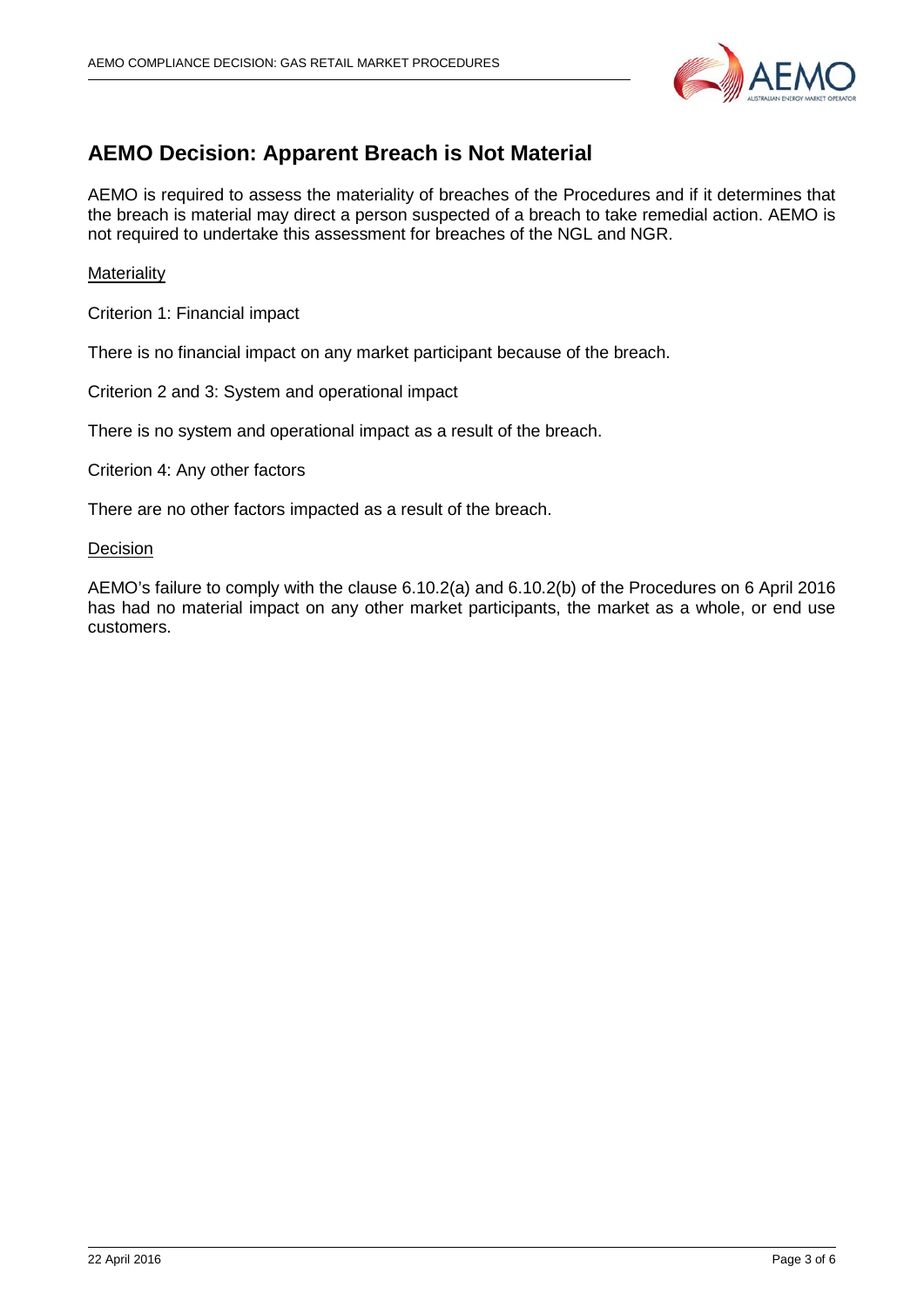

# **ATTACHMENT A: AEMO COMPLIANCE PROCESS**

# **Criteria AEMO will use in considering whether**

- **i. An incident is material; and**
- **ii. If the incident is material, whether it should be referred to AER.**

## Criteria to consider in assessing materiality of apparent breach

The following criteria will be used by AEMO in determining whether an apparent breach is material in nature:

- 1.Whether or not the apparent breach is likely to cause significant financial impact on either of the following:
	- a. Market Participants;
	- b. AEMO, including the Gas Retail Market Business System;
	- c. End use customers;
	- d. AEMO stakeholders.
- 2. Whether or not the apparent breach is likely to cause significant market system impact on either of the following:
	- a. Market Participants;
	- b. AEMO; including the Gas Retail Market Business System;
	- c. AEMO stakeholders.

3. Whether or not the apparent breach is likely to use significant operational impact on either of the following:

- a. Market Participants;
- b. AEMO; including the Gas Retail Market Business System;
- c. End use customers;
- d. AEMO stakeholders.
- 4. Any other factors considered relevant by AEMO.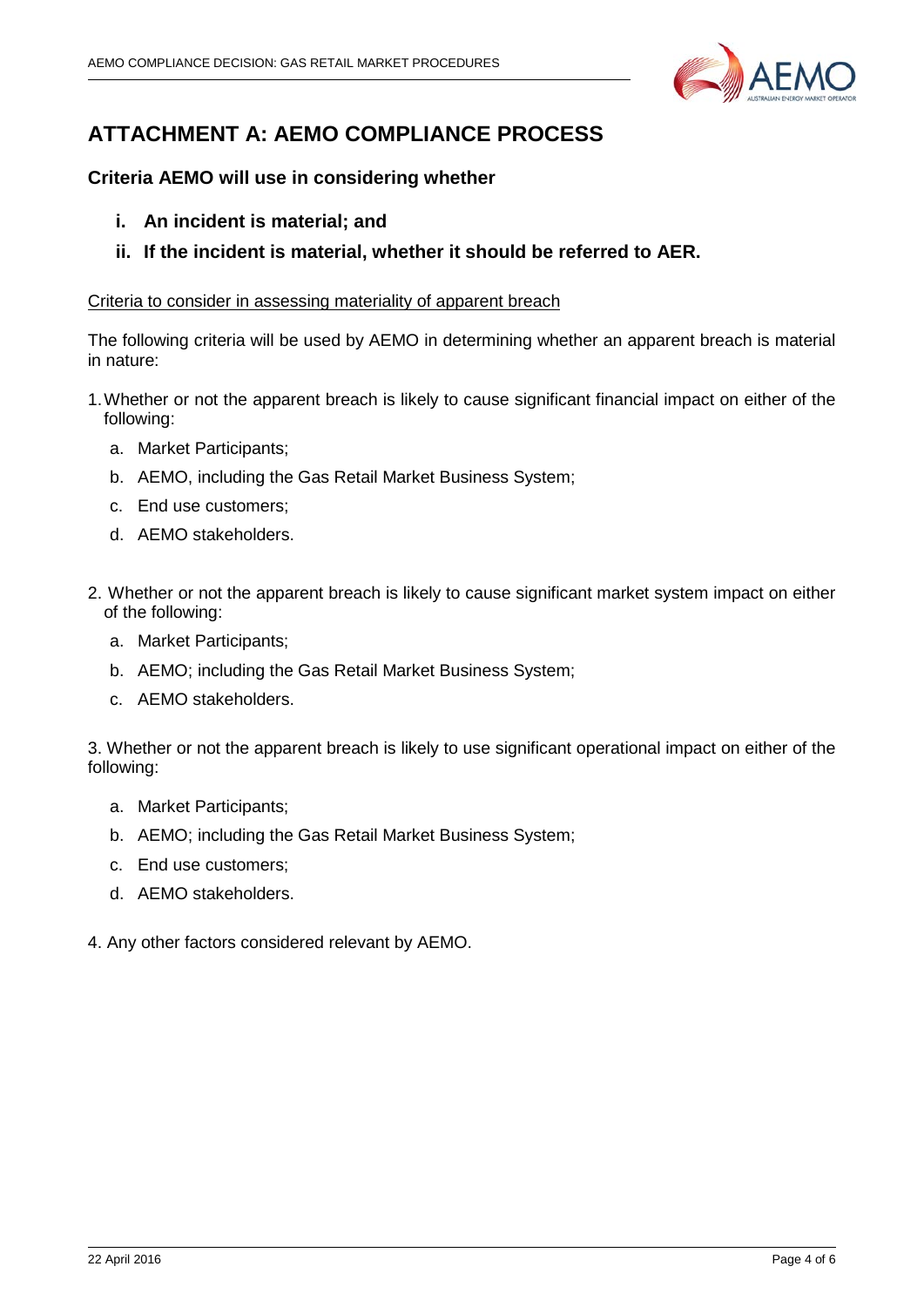

## Criteria to consider in referring a material apparent breach to AER

The checklist is the process AEMO will use to determine whether an apparent breach, if considered material, should be referred to the AER.

In determining whether or not a material apparent breach warrants referral to the AER, AEMO may have regard to the following matters:

- 1. Whether the complaint is frivolous or vexatious.
- 2. Whether the apparent breach has resulted in any costs being borne by AEMO (and therefore the market as a whole).
- 3. Whether or not the apparent breach appears to have arisen as a result of problems with the design/operation of the Procedures.
- 4. Whether the apparent breach by a Market Participant was caused by the conduct of AEMO.
- 5. Whether the apparent breach is an isolated event, or indicates a systemic problem with compliance.
- 6. Whether the apparent breach appears to have been made intentionally or maliciously.
- 7. Whether remedial action was taken by the Market Participant following discovery of the breach.
- 8. Whether the apparent breach has a potential anti-competitive effect.
- 9. Any other matters considered relevant by the AEMO.